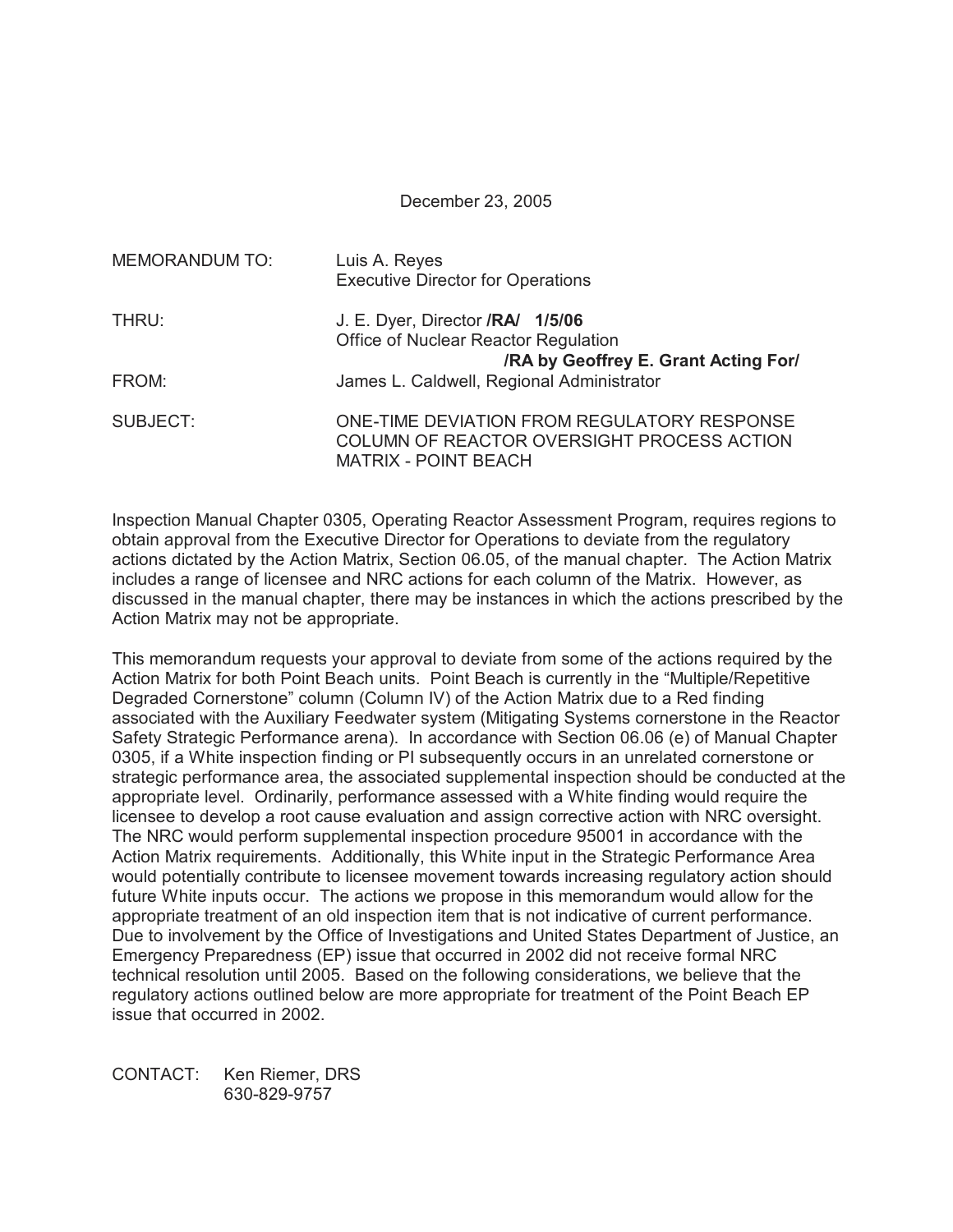# **Background**

### Point Beach Overall Station Performance

In the first quarter of 2003, the licensee entered the "Multiple/Repetitive Degraded Cornerstone" column (Column IV) of the Action Matrix. From July 28 to December 16, 2003, the NRC conducted a three-phase supplemental inspection to review the corrective actions for the two AFW issues, in accordance with NRC Inspection Procedure (IP) 95003, "Supplemental Inspection for Repetitive Degraded Cornerstones, Multiple Degraded Cornerstones, Multiple Yellow Inputs, or One Red Input." As part of the IP 95003 inspection, the NRC also performed Attachment 95003.01 ("Additional Emergency Preparedness Cornerstone Inspection"). The results of this inspection were documented in Inspection Report (IR) 05000266/2003007; 05000301/2003007, dated February 4, 2004.

This inspection (Attachment 95003.01) included 2 weeks of onsite inspection by two senior EP inspectors and two senior EP specialists from Headquarters. Subsequently, on March 17, 2004, a Notice of Violation and a \$60,000 civil penalty were issued for a problem identified during the IP 95003 inspection regarding unauthorized changes to the Emergency Action Level scheme in the Point Beach Emergency Response Plan.

On April 21, 2004, Confirmatory Action Letter (CAL) 3-04-001 was issued documenting commitments made by Nuclear Management Company, LLC (NMC) in a March 22, 2004 letter, to address areas of regulatory concern identified during the IP 95003 inspection. The basis for these commitments was the NMC Point Beach Excellence Plan, an improvement plan intended to focus the Point Beach organization, site programs, and initiatives on not only the performance issues identified during the IP 95003 inspection, but also on issues identified through internal assessments and in areas for meeting NMC's goal of improving performance at Point Beach.

In response to the 95003 inspection's conclusions, the licensee developed six Action Plans focused on its EP Program in its overall Excellence Plan. Follow-up EP inspections on completed steps of these six Action Plans were conducted in 2004 and 2005 (IR 05000266/2005007, 05000301/2005007; IR 05000266/2005009, 05000301/2005009; and IR 05000266/2005010; 05000301/2005010). No new or additional findings were identified. Additionally, the three EP Performance Indicators (PIs) have remained in the Licensee Response Band since January 2003. After the completion of the inspections, the NRC informed the licensee in a letter dated September 6, 2005, that actions taken by NMC in the Emergency Preparedness Area of Regulatory Concern had been adequate and provided reasonable assurance of sustainability. Consequently, no further review of this area was planned other than that which may occur during the normal baseline program inspections.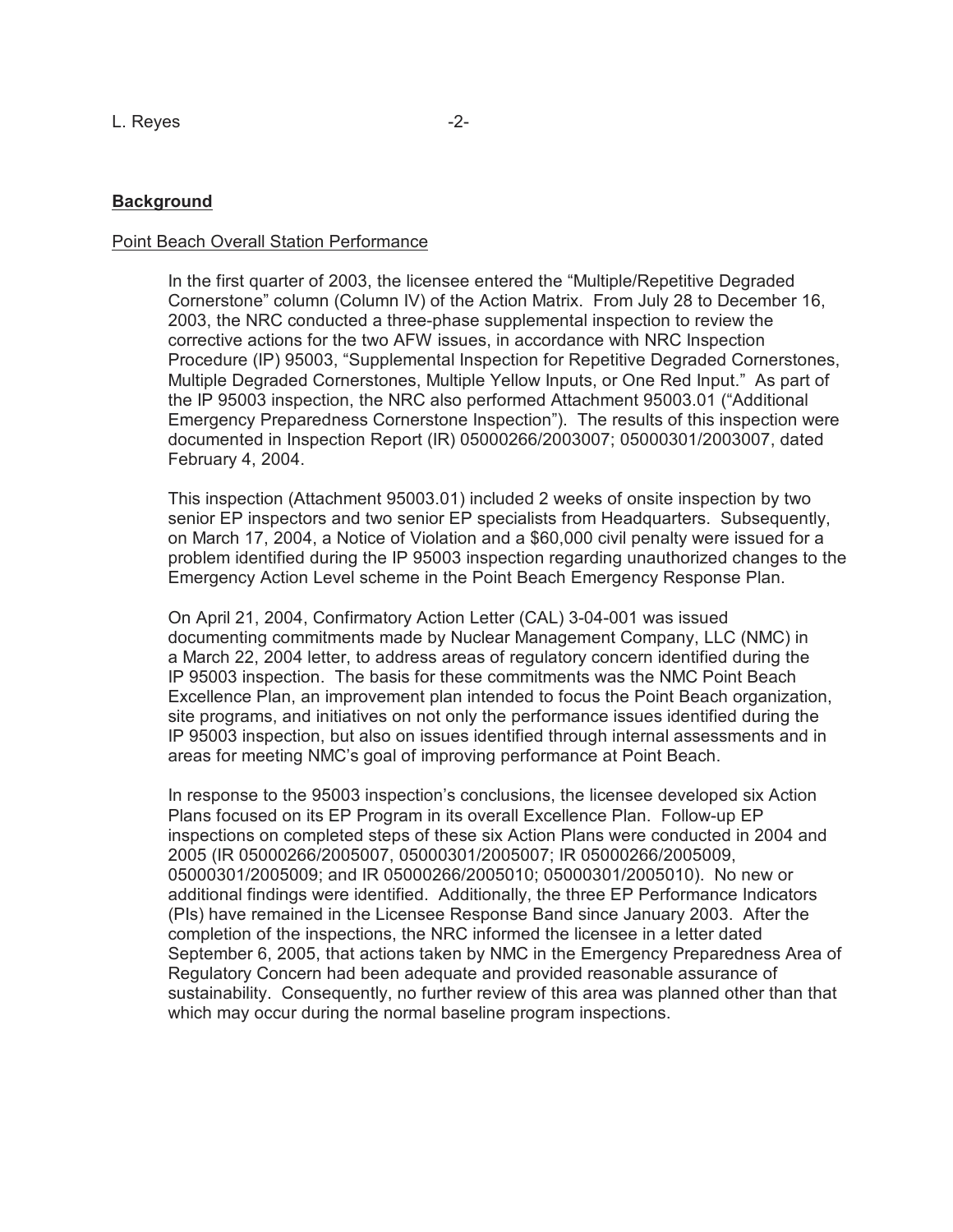### Point Beach White Emergency Preparedness Finding

On August 1, 2002, Point Beach Plant resident inspectors observed an EP drill. Concurrently, the NRC was finalizing a White finding on the licensee's inadequate critique of offsite and onsite protective action decision making during its February 2002 biennial EP exercise. The finalized White finding on the February 2002 exercise critique was issued in September 2002. The August 2002 drill was the first drill for which the licensee was taking credit for Drill/Exercise Performance (DEP) PI opportunities since its February 2002 EP exercise.

Resident inspectors assessed the licensee's capability to critique its August 2002 drill performance, independently developed their assessments of drill participants' performances, and compared them to the licensee's critique results. The resident inspectors identified concerns associated with the adequacy of the licensee's critique of two of the August drill's 10 DEP PI opportunities - the timeliness of the Alert declaration and the accuracy of the Site Area Emergency notification. The licensee's critique indicated that both were successful PI opportunities; however, the residents concluded that both were unsuccessful PI opportunities. The resident inspectors initiated Unresolved Item (URI) 05000266/2002-010-04; 05000301/2002-010-04 to track the concern on the licensee's critique of both PI opportunities.

During the week of November 18, 2002, the region initiated a 95001 inspection to assess licensee actions on the White finding associated with the inadequate critique of protective action decision making during the February 2002 exercise, as well as followup of the URI. On November 20, 2002, during the IP 95001 inspection, the EP Manager responsible for Point Beach and Kewaunee Plants' EP programs presented a drill critique record associated with the August 2002 drill that the inspectors had not yet seen. The EP Manager was accompanied by a Kewaunee Plant EP Coordinator who was involved in the critique of the August 2002 drill. The EP Manager claimed that this critique record, which was a PI evaluation form associated with the Alert declaration, indicated that the licensee's critique had identified, prior to the resident inspectors' identification, that the Alert declaration was an unsuccessful PI opportunity.

The inspectors were concerned about the veracity of the critique record presented by the EP Manager to an extent that inspection on the URI ceased. At this time, the EP inspectors' preliminary conclusion was that the Alert declaration was untimely and was, therefore, an unsuccessful PI opportunity, while the Site Area Emergency notification was a successful PI opportunity. At an onsite briefing of the Region III DRS Director, consensus was reached to brief the OI Field Office Director on this critique record concern and to formally cease inspection on the URI. As a result, the supplemental inspection report for the February 2002 White finding did not address the URI.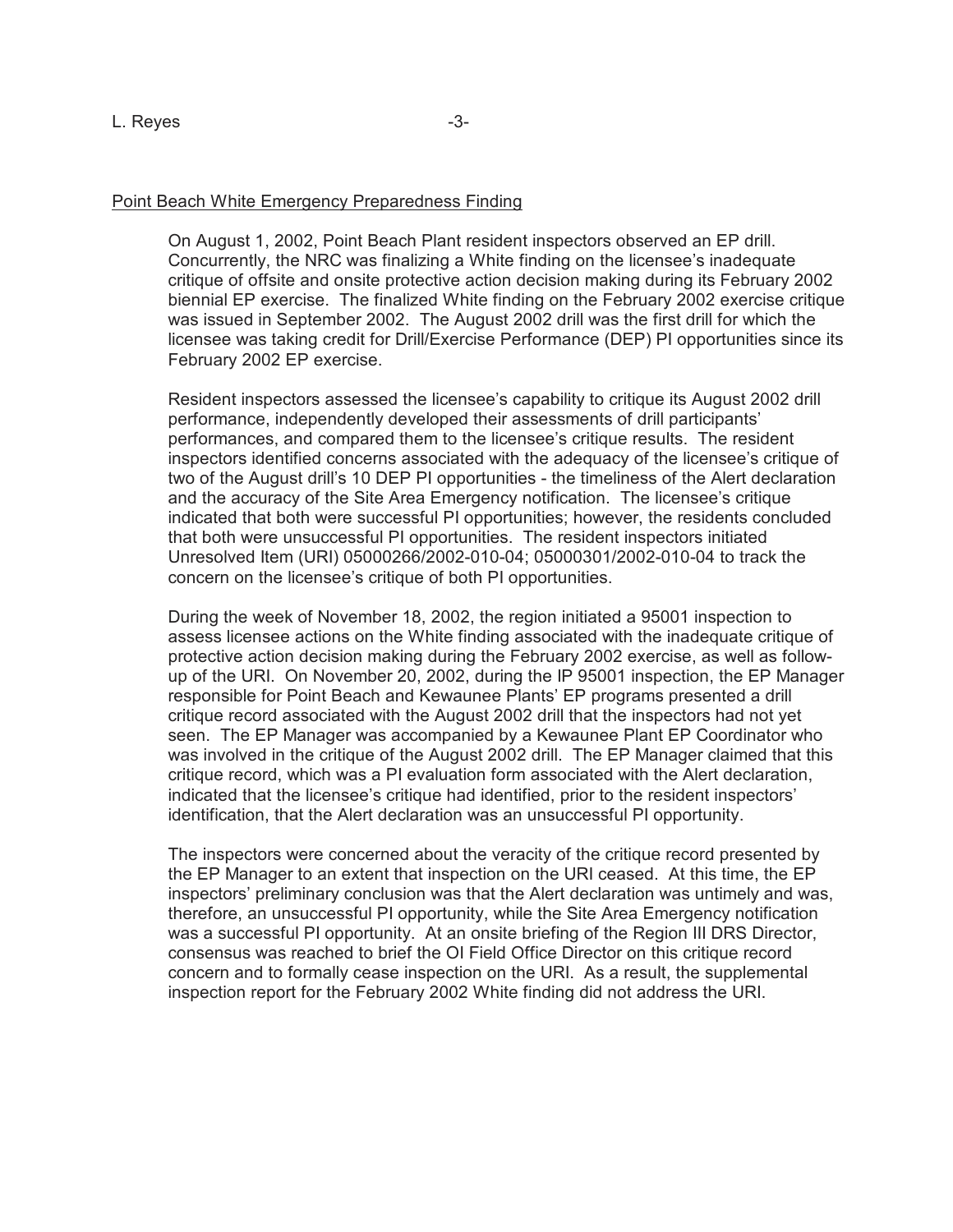Independent investigations by OI and licensee staffs later concluded that the August drill's critique record on the Alert declaration, which was presented to inspectors on November 20, 2002, had been falsified by the EP Manager and Coordinator on November 15, 2002. The licensee terminated both individuals' employments on December 20, 2002.

On March 11, 2003, the OI investigation on the falsified drill critique record was forwarded to the U.S. Attorney's Office for the Eastern District of Wisconsin. On September 23, 2004, the EP Coordinator voluntarily entered into an agreement with the U.S. Attorney to refrain from involvement in any NRC-licensed activities for the time period ending December 31, 2005, in lieu of prosecution and to accept an Order from NRC. On June 20, 2005, the EP Manager was convicted of a misdemeanor in that he "knowingly made and delivered a writing that contained false statements," and was sentenced to a period of probation, given monetary penalties, and was ordered to refrain from involvement in any NRC-licensed activities.

Due to the OI investigation and resulting Department of Justice actions against the EP Manager and Coordinator, no further inspection was conducted between November 20, 2002, and September 16, 2005, on the URI. As a result, the EP inspectors' preliminary conclusion on the 2002 URI remained undocumented in any inspection report until Inspection Report 05000266/20050-017(DRS); 05000301/20050-017(DRS) (dated October 27, 2005) identified the issue as a preliminary White finding.

# **Deviation Basis**

Based on current plant performance associated with the Emergency Preparedness cornerstone, the region believes that additional NRC assessment and inspection activities associated with the White finding are not warranted.

In response to the concerns identified in the IP 95003 supplemental inspection conducted in 2003, the licensee initiated six EP Action Plans to upgrade its EP program, including measures to upgrade its capabilities to critique drills and exercises and to initiate, track, and resolve critique items. The effectiveness of the licensee's corrective actions to improve its capability to identify, track, and resolve critique items associated with EP drills and exercises has been demonstrated with no findings or Performance Indicators greater than Green identified by NRC on multiple occasions since August 2003. Another factor warranting consideration is that the licensee terminated both individuals' employments on December 20, 2002.

# **Deviation Request**

Both Point Beach units remain in the Multiple/Repetitive Degraded Cornerstone Column (Column IV) of the Action Matrix of NRC Inspection Manual Chapter 0305, "Operating Reactor Assessment Program," as a result of a high safety significance (Red) inspection finding associated with a potential for a common mode failure of the auxiliary feedwater system (AFW) following a loss of the instrument air system, as well as a second Red inspection finding (Yellow for Unit 1 and Red for Unit 2) involving the potential common mode failure of the AFW pumps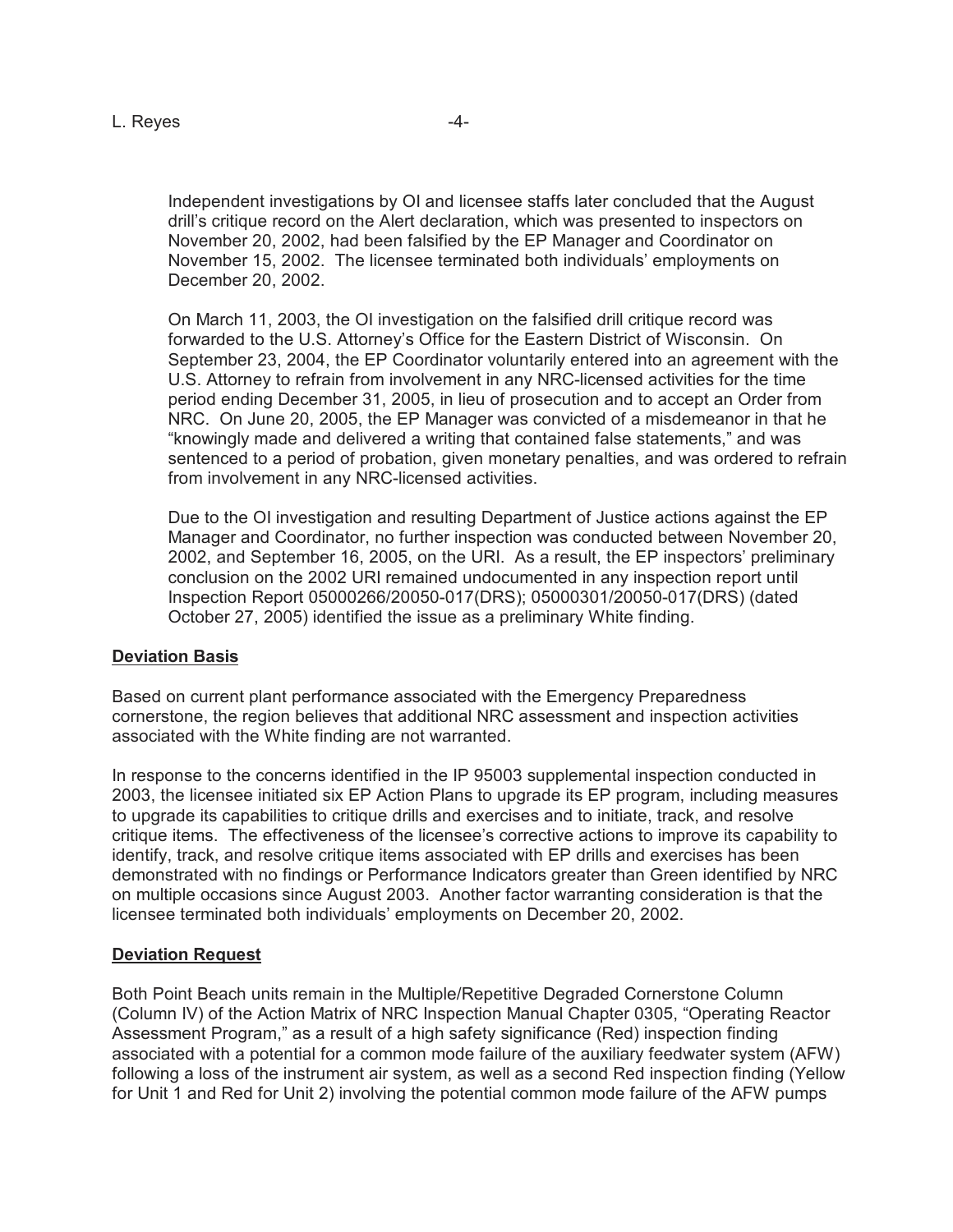due to plugging of the recirculation line pressure reduction orifices. Nothing in this request is intended to change agency actions or plans associated with those already in place to address overall Point Beach performance concerns.

The region requests your approval to deviate from the ROP Action Matrix to provide oversight of the Point Beach EP program in a manner that more accurately reflects current performance of the site. Specifically, the region requests your approval to deviate from the ROP Action Matrix by performing the following actions:

- A. The region would not perform a supplemental 95001 inspection to review the licensee's actions associated with an inadequate critique of the August 2002 EP drill.
- B. The region would enter the inspection item as a White input on the ROP web page, but would not consider the item to be indicative of current licensee performance in the Emergency Preparedness cornerstone. Specifically, the region would not "count" the finding in formulating a regulatory course of action should a new White input occur in the Emergency Preparedness cornerstone.

In summary, we believe the actions already taken have been appropriate and that additional regulatory actions are not warranted. Therefore, your approval of this deviation from the Action Matrix for Point Beach is appreciated. My staff and I are available should you have any further questions in this regard.

Approval: \_\_\_ **/RA/** 1/9/06\_\_\_\_\_\_\_\_\_\_\_\_\_\_\_

Luis A. Reyes